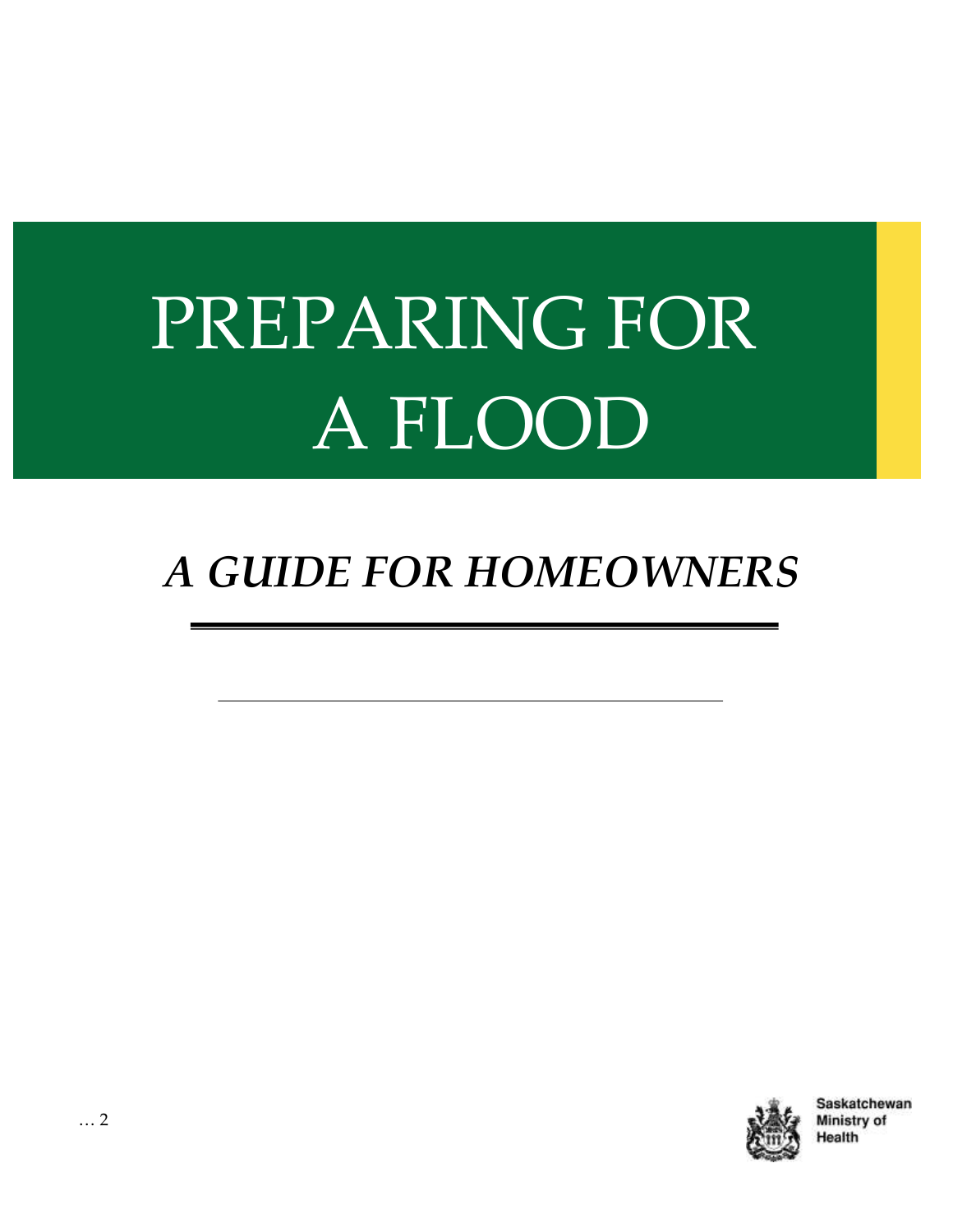### **TABLE OF CONTENTS**

| Foreword. 3 |  |
|-------------|--|
|             |  |
|             |  |
|             |  |
|             |  |
|             |  |
|             |  |
|             |  |
|             |  |
|             |  |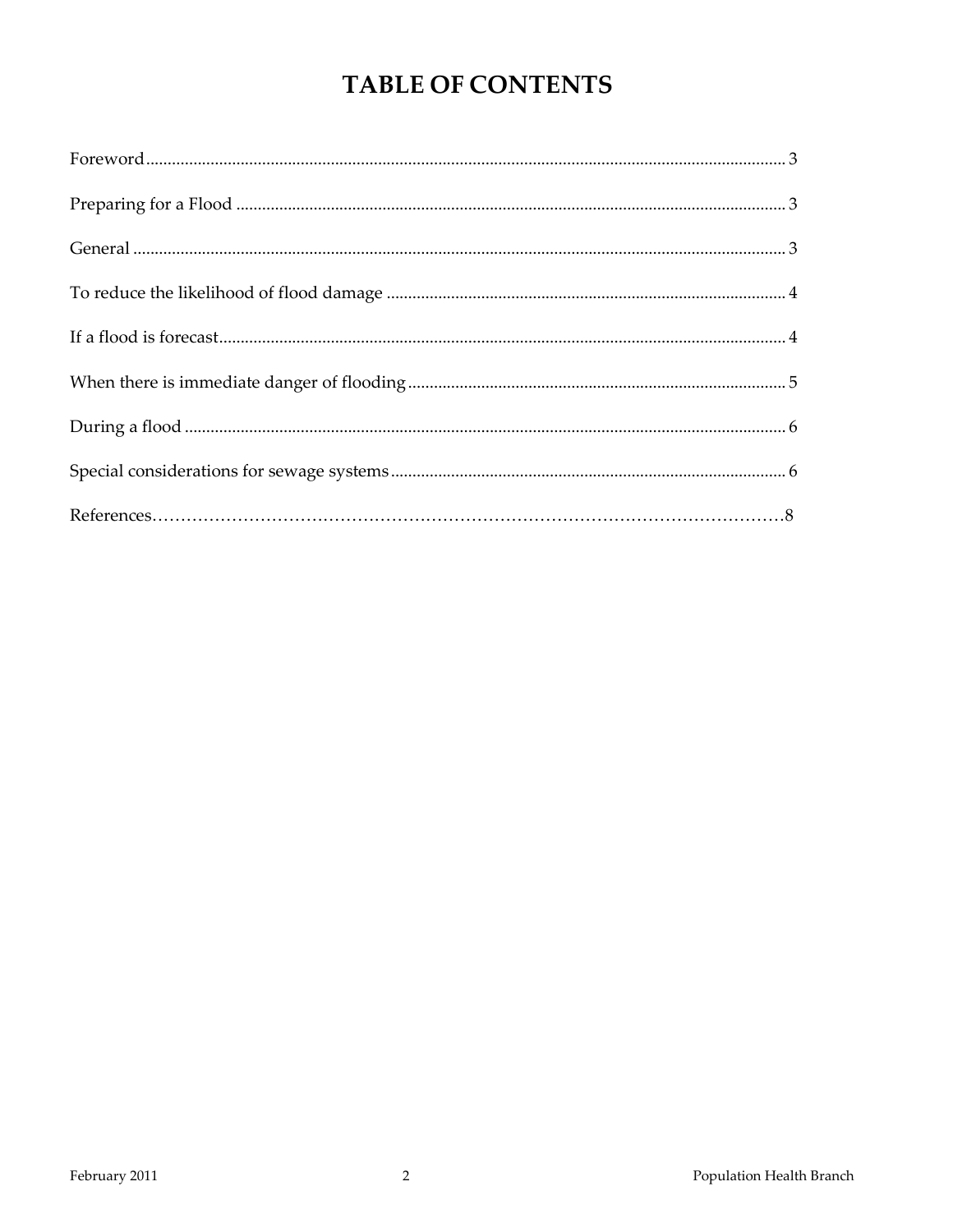#### <span id="page-2-0"></span>**Foreword**

Homeowners should consider the likelihood of a flood in their area. Preparing for a possible flood can reduce the potential for property damage/loss as well as increase personal safety.

It should be noted that homeowners' insurance does not usually cover flood loss, but many insurance agents also offer flood insurance. Contact your insurance agent to find out more.

Emergency officials may notify you in the event that a flood is imminent, however, homeowners should be prepared well in advance of an imminent flood. Local media is often a good source of information regarding potential flooding situations.

Remember that if rising waters become a threat to your safety, follow the instructions of officials who are involved in rescue or flood response operations, including those directing traffic, as water can be deeper than it appears.

Responsibility for interpretation of the content of this fact sheet rests with the user. Information in this fact sheet is provided solely for the user's information and, while thought to be accurate, is provided strictly as is and without warranty of any kind, either express or implied. The Province of Saskatchewan hereby disclaims any liability or responsibility for any injury or damage resulting from the use, directly or indirectly, of the information contained herein.

#### <span id="page-2-1"></span>**Preparing for a Flood**

#### <span id="page-2-2"></span>**General**

Besides the possible human toll, flood damage can cost an individual a significant amount of money. In order to minimize these costs, it is best to take precautions ahead of time, particularly if you live in a flood prone area. An individual is the first line of defense against flood damage and it is up to you to mitigate any harm that may occur.

If you are in a flood prone area:

- Update the flood procedures for your family, farm, or business every year:
	- o Make sure everyone knows the emergency phone numbers and when to call them,
	- o Learn the safest route from your home or business to high ground,
	- o Make arrangements for housing in the event that you need to evacuate your home,
	- o Establish meeting places and phone numbers in case family members are separated by rising flood waters,
	- o Teach all family members about flood safety and how and when to turn off gas, electricity and water lines,
	- o Plan for pets, as most shelters do not allow pets, and
	- o Consider arrangements for livestock.
- Prepare personal emergency supply kits for your home, car and work.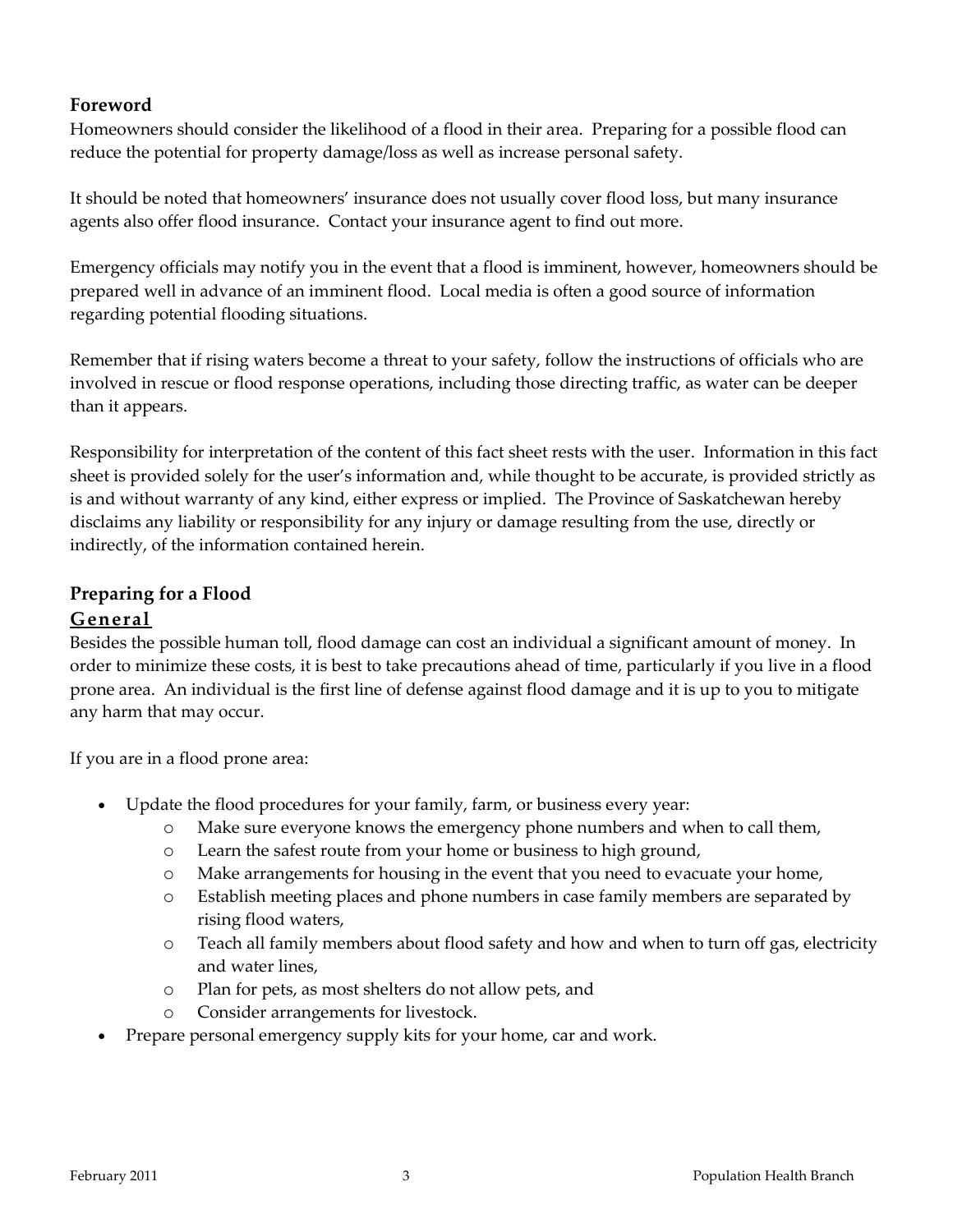If you use a domestic well:

- Ensure that your wellhead is protected. It should have:
	- o A proper casing and annulus seal,
	- o A well casing that extends 0.6 to 0.9 meters above ground level,
	- o An area around the well built up with clay soil and sloped away from the well; and,
	- o A vented watertight well lid.
- Decommission well pits as they are a safety hazard and provide a place for contaminated water to collect and enter your water supply. In order to decommission, the casing should be extended above ground and the piping connected to the well via a pitless adaptor. The pit can then be filled and proper wellhead protection utilized.

#### <span id="page-3-0"></span>**To reduce the likelihood of flood damage**

- Keep water out of the window wells by contouring the ground away from the house. Grade the yard near the house so that in the first 3 meters from the foundation walls, the soil drops a minimum of 15 cm (20 units horizontal to 1 unit of vertical drop). A slope of 1000H:1V is recommended thereafter.
- Install drainage for downspouts a sufficient distance from your residence to ensure that water moves away from the building and make certain that eavestroughs are disconnected from the house sewer.
- Ensure that sump pumps discharge several meters away from the foundation to a well-drained area.
- Ensure that water from the sump pump or eavestroughs does not discharge into the septic system or onto the ground near the septic system.
- Consider installing a sump and pump as well as placing backflow prevention valves in basement floor drains.
- If possible, store valuables at a higher elevation (second story if possible).
- Store household chemicals above flood levels.
- Ensure that underground storage tanks are fully sealed and secure.
- Put weather protection sealant around basement windows and the base of ground level doors.
- To deal with groundwater flooding, consider the excavation of the foundation to install a washed stone and drain tile drainage system. The drainage system can drain water away from your home if there is a slope or to a sump pump system.
- To deal with flooding from spring melt, move snow at least 1 to 2 meters from the foundation of the house.

#### <span id="page-3-1"></span>**If a flood is forecast**

- Close storm shutters, bring in outdoor furniture, and sandbag doorways.
- Move vehicles and RV's to higher ground.
- Take special precautions to safeguard electrical, natural gas or propane heating equipment, such as turning off basement furnaces and other gas appliances. Consult your appliance supplier and Sask Energy on how to proceed.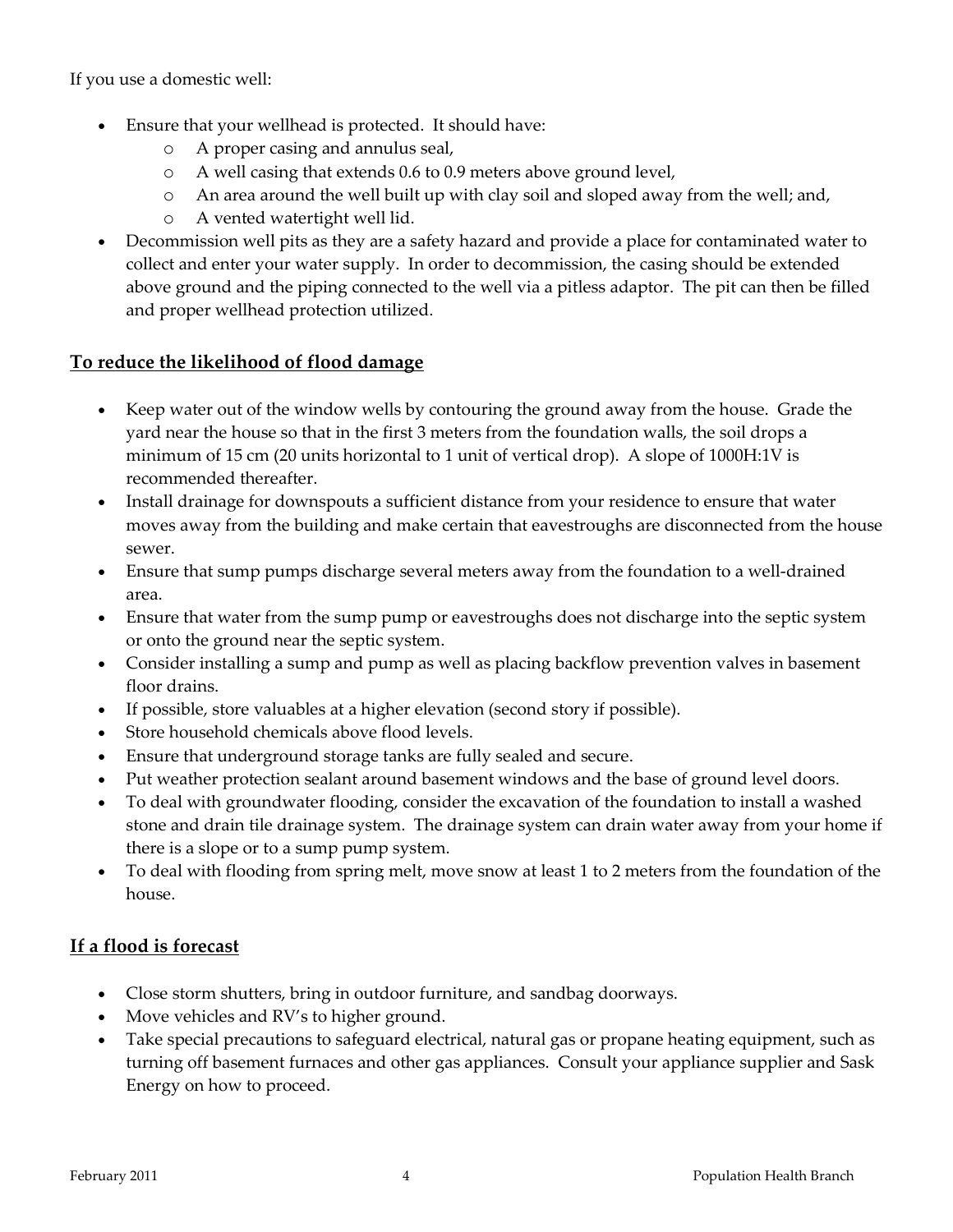- If there is time, have the septic tank or holding tank pumped by a licensed sewage hauler and immediately filled with fresh water. This will help to prevent the backup of sewage into the home and prevent sewage from impacting the surrounding area including any nearby drinking water wells. This is also a particular concern in sensitive areas such as shore land development and cottage areas.
- If a private surface water intake is utilized, placing sandbags around it may minimize damage from debris in the floodwater.
- Obtain an alternate source of water sufficient for three days. At least 2 liters per person per day should be available. Often bottled water is the easiest alternative source of water to obtain and store.

#### <span id="page-4-0"></span>**When there is immediate danger of flooding**

- Shut off the electricity. If the area around the fuse box or circuit breaker is wet, stand on a dry board and shut off power with a dry wooden stick
- If advised to do so, shut off your gas valve at the meter. Once the gas is shut off at the meter, do not turn it back on yourself. If evacuating the premises or shutting off the meter cannot be done, ensure that the gas supply is shut off at each appliance.
- Try to move furniture, electrical appliances and other belongings to floors above ground level.
- Remove toxic substances such as pesticides and insecticides from the flood area to prevent pollution from occurring.
- Shut off the water supply to and from the hot water heater. Do not drain the tank, as the water will act as a ballast to hold the tank down.
- To reduce flooding from drains:
	- o If the grid over a basement drain can be removed, wedge rubber ball, which is about 1.25 times the inside diameter of the pipe, into the drain to plug the drain. The pressure may be quite high if water or sewage tries to come up, so brace the ball securely with a 2X4 against the ceiling. Hold a board or piece of plywood on the ceiling and slide the 2X4 against the bottom of the board to avoid damage to plaster ceilings. For a suspended tile ceiling, remove a tile or two to get access to the ceiling joists. Span a piece of 2X4 across two joists and wedge the vertical 2X4 between it and the ball. Some hardware stores sell a plug that has a rubber center that expands to fill the pipe.
	- o If the grid over the floor drain is permanent, a partially inflated inner tube can be placed around the drain. Place a square or two of plywood (not particle board) on top of the inner tube. The plywood must be larger across than the inner tube to cover it. Brace this just as with the ball on the drain. Be prepared for some seepage.
	- o Remove toilet bowls and plug basement sewer drains, toilet connections and shower drains with a wooden stopper or a rubber ball as with other floor drains.
	- o Drains from washing machines and basement sinks can be disconnected and plugged in the same manner.
- Ensure that all septic tanks are full of liquid (preferably fresh water). Empty tanks are buoyant and damage to the sewer system can occur if the tank shifts.
- Shut off power to the septic system lift pumps. If the pumps are left on, increased flows through the septic system could wash solids from the tank into the disposal field and cause the disposal field to become clogged. This may require a new disposal field to be constructed.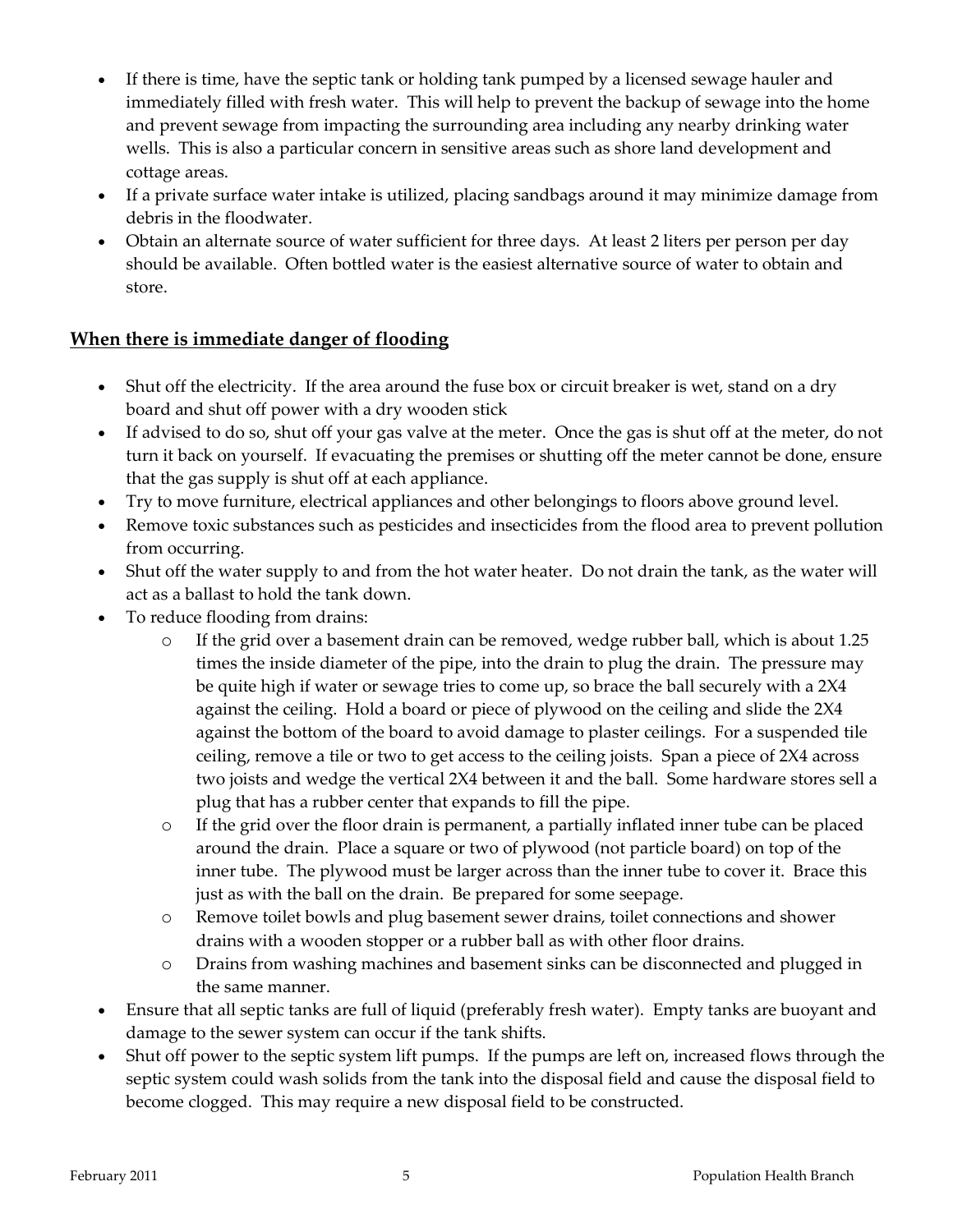In some cases, homes may be protected with sand bags or plastic barriers. This approach requires specific instructions from your local emergency officials.

#### <span id="page-5-0"></span>**During a flood**

- Keep your radio on to find out what areas are affected, as well as what roads are safe, where to go and what to do if the local emergency team asks you to leave your home. You'll want to have an Emergency Kit close at hand, in a portable container such as a duffel bag or suitcase with wheels.
- NEVER cross a flooded area. Individuals on foot may be swept away and cars could be caught in water deeper than expected.
- Discontinue the use of your private sewage system. Use portable toilets until the system restores itself and the water recedes.

#### <span id="page-5-1"></span>**Special considerations for sewage systems**

Soil treatment systems for private wastewater systems rely on aerobic (with oxygen) conditions to treat the sewage. When the soil is saturated, the soil treatment system will not operate properly, constituents in the wastewater will not be removed as efficiently and some pollution could result.

- If the drain field of your wastewater disposal system is flooded, you may notice that the drains in the house run slow; toilets drain slowly or sound strange when flushed; or the water may back up in floor drains in the basement.
- Under flooded or saturated conditions, do NOT have the septic tank or holding tank pumped. At best, pumping the tank is a temporary solution. At worst pumping the tank could result in the empty tank floating. If the tank is empty and flooding or saturated conditions are expected, ensure that the tank is filled with liquid (preferably fresh water).
- Under flooded or saturated conditions, the soil absorption system should not be utilized for disposal of liquid wastes. Either do not occupy the home or use a portable toilet.

For general guidelines for private sewage systems, see Saskatchewan Health's Onsite Wastewater Disposal Guide: [http://www.saskatchewan.ca/residents/environment-public-health-and-safety/environmental](http://www.saskatchewan.ca/residents/environment-public-health-and-safety/environmental-health/plumbing-sewage)[health/plumbing-sewage](http://www.saskatchewan.ca/residents/environment-public-health-and-safety/environmental-health/plumbing-sewage)

Emergency Kit to contain

- Water 2 liters per person per day
- Food that won't spoil
- Manual can opener
- Flashlight and batteries
- Candles and matches or lighter
- Battery powered or windup radio
- First aid kit
- Special needs kit medications
- Extra keys
- Cash
- Emergency plan photo copies of personal identification (passports and birth certificates)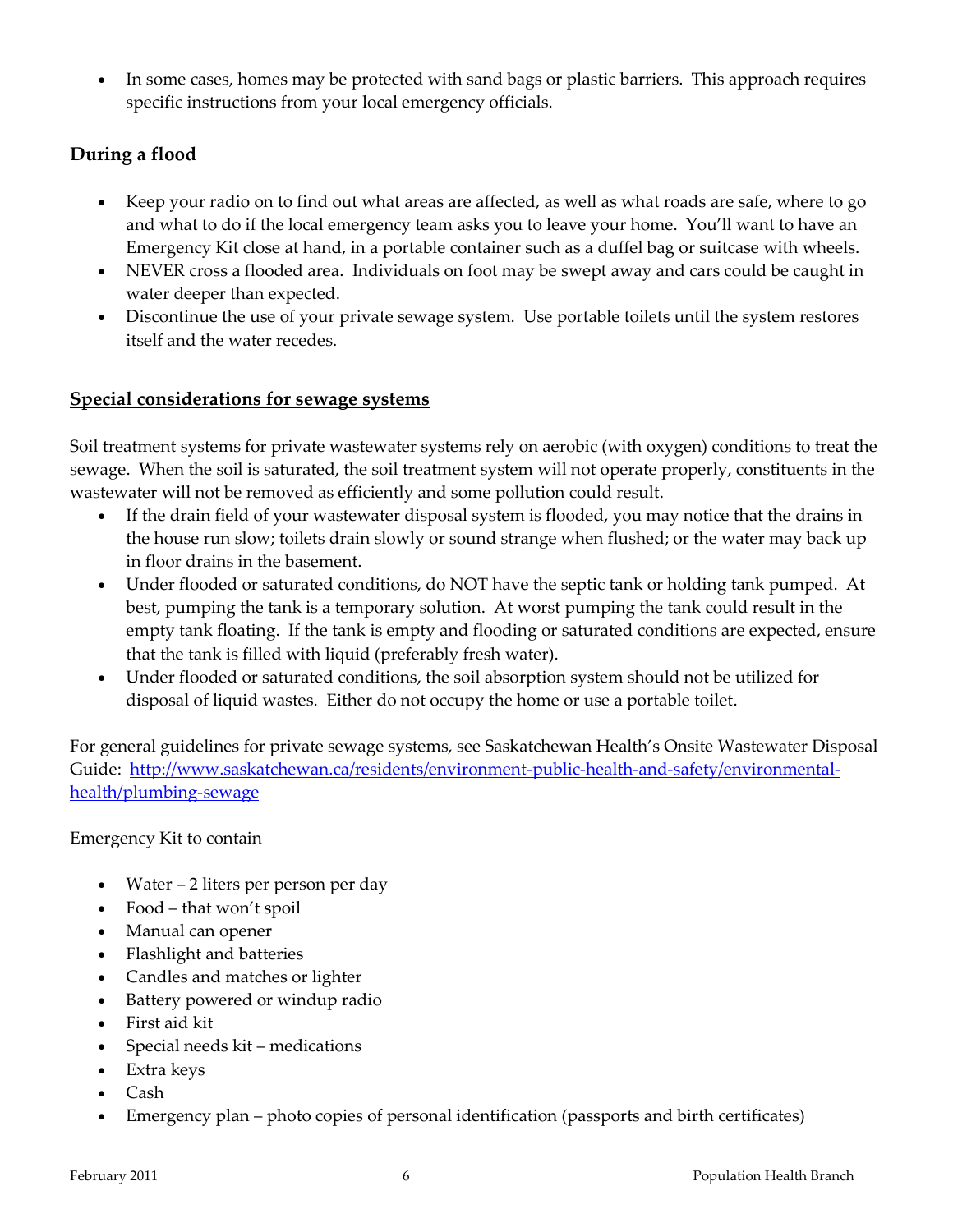#### Also consider adding

- A change of clothing
- A warm blanket
- A whistle
- Garbage bags
- Toilet paper
- Safety gloves
- Basic tools
- Small fuel driven stove and fuel
- Additional water

#### **Additional information can be obtained from:**

The Government of Saskatchewan website provides information on plumbing at <http://www.saskatchewan.ca/residents/emergency-public-health-and-safety/environmental-health>

For more information on this fact sheet and/or other plumbing topics, contact your local health region

[http://www.saskatchewan.ca/residents/health/understanding-the-health-care](http://www.saskatchewan.ca/residents/health/understanding-the-health-care-system/saskatchewan-health-regions/regional-public-health-inspectors)[system/saskatchewan-health-regions/regional-public-health-inspectors](http://www.saskatchewan.ca/residents/health/understanding-the-health-care-system/saskatchewan-health-regions/regional-public-health-inspectors)

Responsibility for interpretation of the content of this fact sheet rests with the user. Information in this fact sheet is provided solely for the users information and, while thought to be accurate, is provided strictly as is and with out warranty of any kind, either express or implied. The Province of Saskatchewan hereby disclaims any liability or responsibility for any injury or damage resulting from the use, directly or indirectly, of the information contained herein.